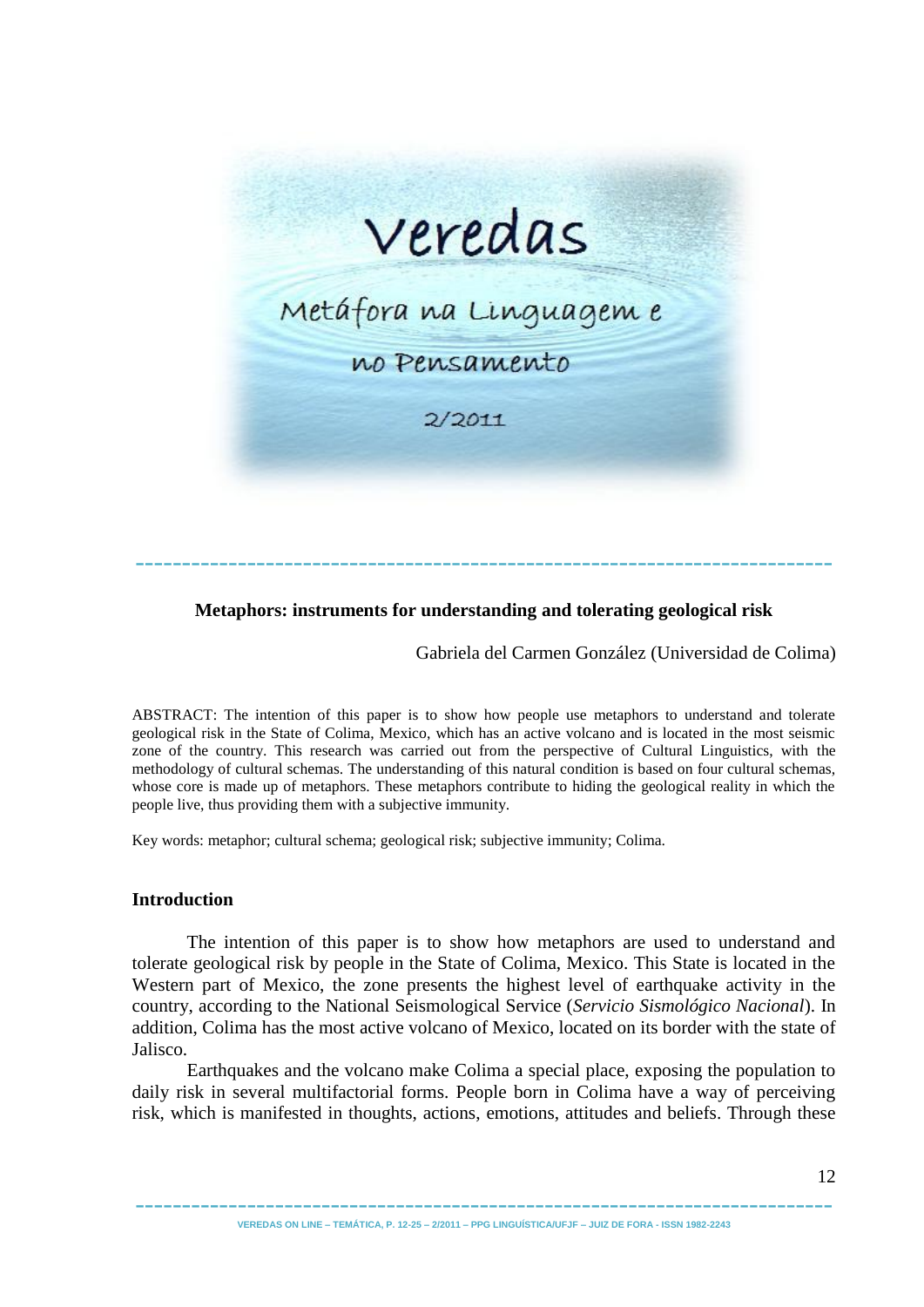expressions, different social groups build their idea of risk brought about by planet Earth and they respond to the resulting eventualities.

There is not a uniform way of reacting to these phenomena or of facing the possibility of their presence; Colima's people have developed several visions of the volcano and earthquakes that are manifested in their quotidian way of speaking. The identification of multiple metaphors employed in their discourse offers a deep reading of how they perceive geological risk.

This has been built from shared experience with the other members of their community for ages and from the knowledge or suppositions about these natural phenomena generated by their culture, which are inherited through tradition.

In accordance with this content, the research question in this paper is: How do metaphors help people in Colima to understand and tolerate geological risk? Therefore, I have worked with metaphors in language and thought, with a greater emphasis on thought.

The content sequence in this article is: preliminary, methodology, data analysis and results, conclusion and references.

## **1. Preliminary**

This paper is derived from my PhD dissertation entitled *Living in Unquiet Land. Metaphors and Subjective Immunity. Cultural schemas in Geological Risk Perception in the State of Colima, Mexico.*

From my review of literature for this research I found some preliminary investigations on topics that were indirectly related to mine. All of them work on themes related to metaphor and environment but from other perspectives: "Politics of Nature: Building the German Reunification during the Great Odra Flood in 1997", written by Martin Döering in 2006; "Tracking the fate of the metaphor silent spring in the British environmental discourse: Towards an evolutionary ecology of metaphor", written by Brigitte Nerlich in 2004; "Conceptualising Foot and Mouth Disease: The Socio-Cultural Role of Metaphors, Frames and Narratives", written by Brigitte Nerlich, Craig Hamilton and Victoria Rowe in 2002.

I used the proposal of Cultural Linguistics (Palmer, 1996) and the theory of Cultural Schemas offered by Strauss and Quinn (1997) and Quinn (2005) to develop my research.

Cultural Linguistics is explained by Gary B. Palmer as "a synthesis of anthropological linguistics with the newly emergent field of Cognitive Linguistics. The approach centers on linguistic imagery, which is largely defined by culture". (1996, p. 290). This combination has been very useful for my work because the research problem is rooted in culture. The daily life of people in Colima is tied to in the way they think and talk about the volcano and earthquakes. Language, imagery and culture are deeply linked together in this study.

I put language in first place because I worked with the discourse of the people of Colima to find the way in which they perceive geological risk; different linguistic units were identified and through them, cultural schemas were reconstructed. In second place, is imagery. Imagery generates metaphors; with them, people create representations of the world around them in order to explain that world. Therefore, imagery is the ability to construct a situation in the mind in alternate ways (LANGACKER, 1987).

The relevance of culture in this paper is also explained by the reconstruction of cultural schemas that explain the perception of geological risk; these schemas are more commonly named cultural models (D'ANDRADE and STRAUSS, 1992; HOLLAND and QUINN, 1987). Gibbs considers that "cultural models are not epiphenomenal, but are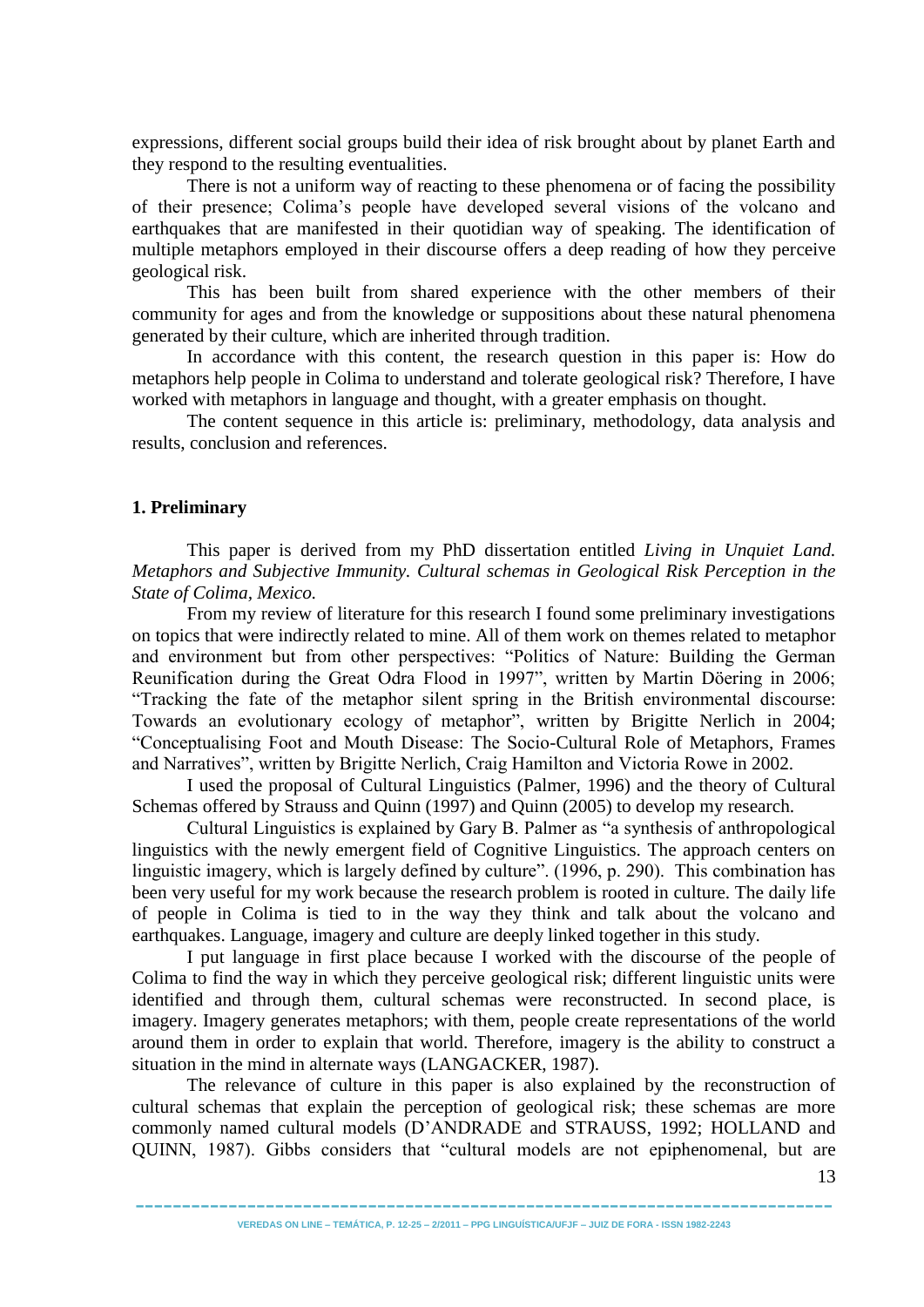presumed to do real work for individuals and collective communities in shaping what people believe, how they act, and how they speak about the world and their own experiences" (1999, p.154). Therefore, cultural models have motivational force, as mentioned by D'Andrade (1992).

Strauss and Quinn say that cultural meanings are based on cultural schemas, which are "schemas that have come to be shared among people who have had similar socially mediated experiences" (1997, p. 48). Cultural schemas do not correspond exactly to their explanation in words, that is to say, they are not isomorphic with language. They can only be reconstructed through discourse (STRAUSS  $&$  QUINN, 1997) and the keys for their reconstruction can be identified from their context.

The first aim of my doctoral research was to understand the way in which people from Colima think about geological risk by analyzing their discourse and Cognitive Linguistics provided me with the answer. And so I approached the analysis of metaphor from the cognitive perspective (LAKOFF & JOHNSON, 1980).

"Metaphor is the phenomenon where one conceptual domain is systematically structured in terms of another" (EVANS and GREEN, 2006:38).

> It involves a mapping relation between two domains (more precisely, between elements in two domains). The source domain corresponds to the notion of metaphor vehicle, while the target domain is equivalent to the traditional metaphor tenor (TAYLOR, 2002:488).

The reconstruction process of cultural schemas implies the analysis of the informants' discourse, specifically, of certain linguistic units. First, metaphors are analyzed, followed by the key words around them. Then the reasoning used in understanding the metaphors and the reconstruction of the complete schema were examined.

In my work, I also used an idea associated with metaphors and cultural schemas: subjective immunity, which consists of minimizing daily and familiar risks and ignoring sporadic risks (DOUGLAS, 1996).

## **2. Methodology**

In order to obtain the information for this research, we conducted 130 semi-structured interviews from October 2004 to March 2005 with native speakers from the ten municipalities of the State of Colima. Participants were both male and female; their ages in years ranged from 25 to 92 and their educational levels covered a wide range from illiterate to postgraduate.

From the interview transcripts, I began to identify the metaphors. This process involved several steps: two readings of each transcription, after which I identified the fragments of text, which had the possibility of being metaphors. I was looking for words or phrases, which presented a semantic tension, that is, whose meaning was different from lexical meaning; after that I composed several metaphorical groups.

At the same time, I found that, aside from the metaphors, there were several words within the discourse, which were frequently repeated. These words were not metaphors but they gave me very valuable information in regard to my research question. Thus, I found that the discourse content was richer than I had imaged. Later on, I found some fragments of text, which explained more details about how people perceived daily risk and about the metaphors themselves.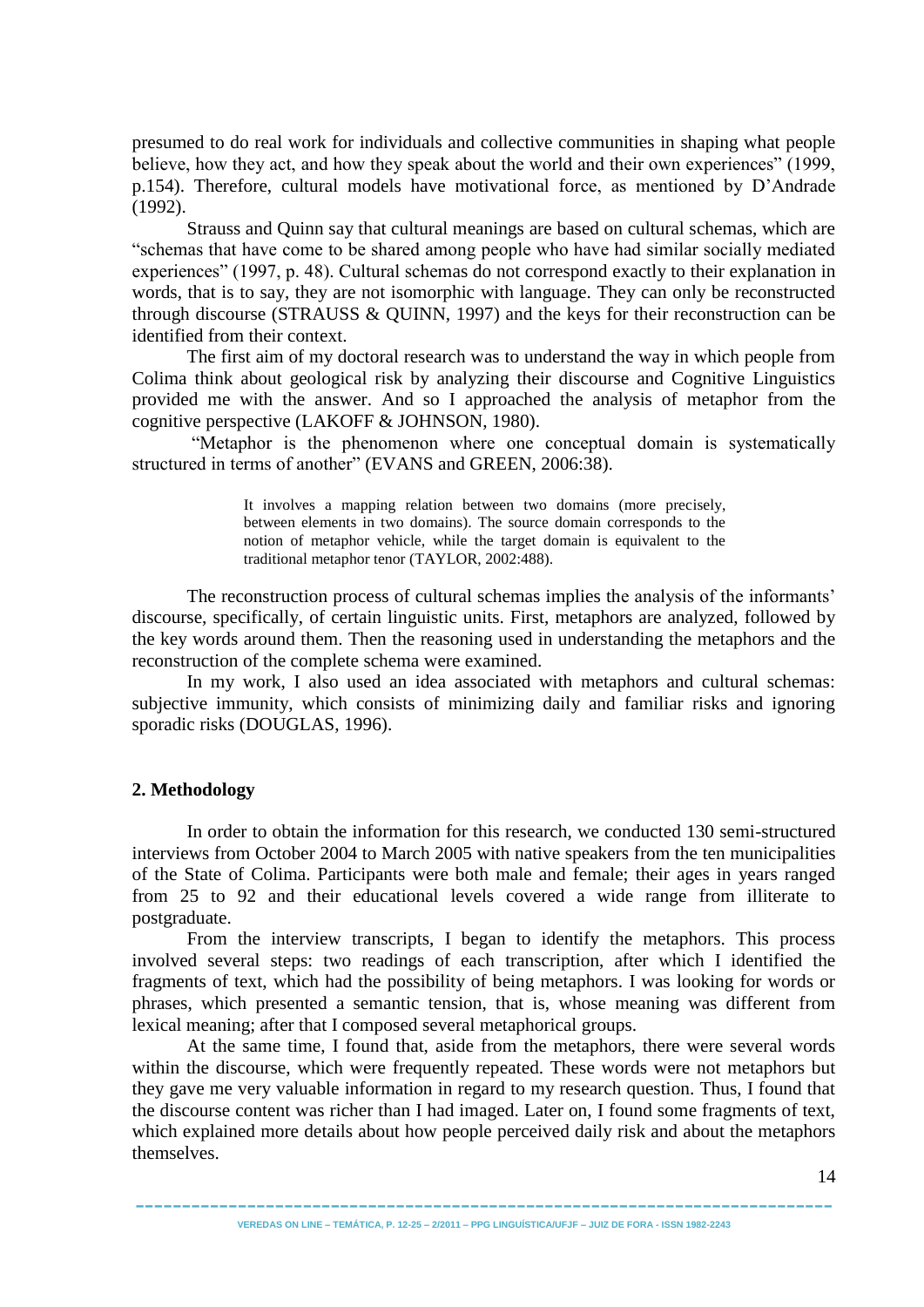This condition represented a problem for me because, initially I was only going to work with metaphors and their conceptualizations, but because of my additional findings within the discourse, I had to look for a theoretical proposal, which allowed me to work with all these elements together. After a long search, I found the Cultural Schemas of Strauss and Quinn (1997) proposal and I used it to explain my findings in combination with Cultural Linguistics.

Once I had determined the metaphoric groups, keywords and reasoning of the informants from the analysis of the discourse retrieved from the interview transcripts, I began the reconstruction of cultural schemas. I could reconstruct four of them: organicist, fatalistic, naturalistic and terminologistic.

## **3. Data analysis and results**

Cultural schemas and metaphors in geological risk perception.

### **3.1. Organicist Cultural Schema**

The organicist cultural schema has its origins in Plato's concept of Organicism. It states that reality is best understood if it is thought of as an organic whole. Organicist thought considers there to be similar behavior between a macrocosm and a microcosm represented by the human body.

This metaphor group appears when speakers use their own experience with their body parts and bodily functions, in order to explain volcanic and tectonic activities to themselves. This treatment of the volcano and the Earth can be explained by embodiment from experientialism (JOHNSON, 1987; LAKOFF, 1987). It is the understanding and speaking of reality from embodied experience. As Gibbs signals "People use their knowledge of their bodily experiences/actions as the primary source of metaphorical meaning and understanding" (2002:10).

Speakers see the mountain, which constitutes the volcano but they cannot understand its activity from a geological perspective. Regarding the Earth, they know it as soil, or land, but they have problems understanding the movement of tectonic plates, and especially the strength displayed during an earthquake with its unpredictability and magnitude.

Users of organicist metaphors consider that the Earth and the volcano are alive and that they are also, at times, human beings. In this way, the volcano and the Earth have human parts and functions, albeit few in reference to the Earth.

#### THE EARTH IS ALIVE

1.a *Bueno, mi creencia es de que como todos estamos vivos la tierra misma está viva …* (Colima, male, age 34, high school). (Well, my belief is that since we all are alive, the Earth is alive, too…).

### THE EARTH MOVES ITSELF (shakes, swings).

THE EARTH SHAKES. This metaphor is so common and it is so deeply ingrained in the minds of speakers that its users do not perceive it as metaphor; one could think that it is a conventionalized metaphor, but it is renewed when there is an intense earthquake. Shaking is an animal function, which is extended to human beings. The Earth shakes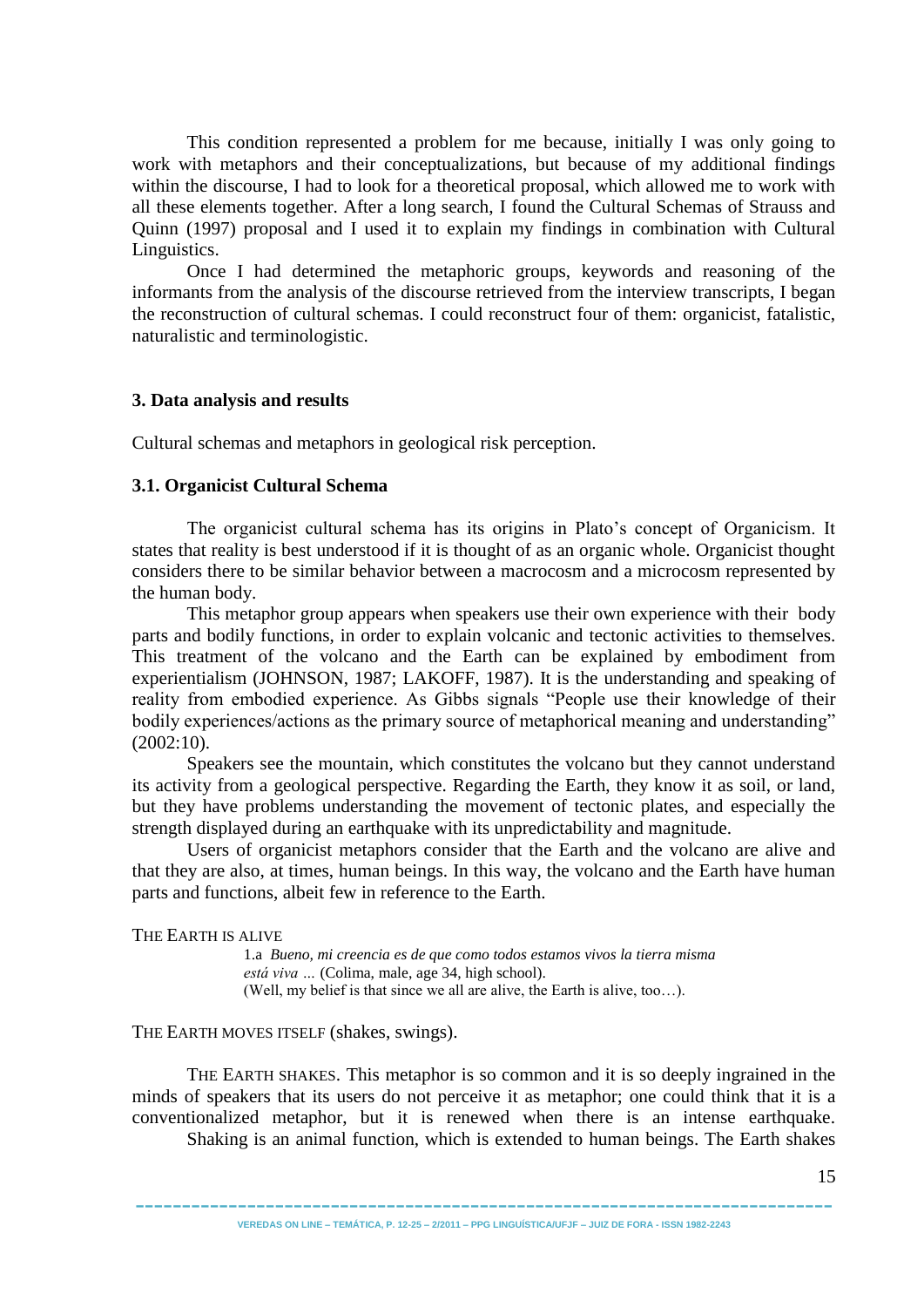because its motion is similar to shaking in human beings; hence speakers use their bodily experience to explain the Earth's motion.

> 1. *Bueno, pos la tierra tiembla porque se mueve, todo el tiempo se está moviendo* (Manzanillo, male, age 50, technician). (Well, the Earth shakes because it moves – it's moving all the time).

In the same way, the Earth becomes still, breathes, eats or swallows people, suffers, has a heart and bowels. The volcano, too, is alive and it has human parts and functions.

### THE VOLCANO IS ALIVE

Because it is active, the volcano is considered to be alive. This metaphor arises from the metaphoric theme: ACTIVITY IS LIFE.

> 2. *Entonces, está vivo, en esta cuestión de que está prendido, si no estuviera prendido, estuviera totalmente muerto, no tuviera actividad* (Yerbabuena, female, age 56, did not complete elementary school). (Then, it's alive, because it's on fire. If it wasn't on fire it would be totally dead – it wouldn't be active).

In addition, the volcano has a mouth, belly, ribs and veins. In regard to functions, the volcano grows, burps, breathes, sleeps, suffocates itself and procreates.

Mental functions are also recognized in the volcano, mainly by people who live in the communities closest to it (*La Yerbabuena, La Becerrera*). As a human being, the volcano decides, gets angry, respects people, works, communicates, warns, talks, is a friend, a guardian and a neighbor.

We also found visual organicist metaphors: the earthquake grabs people; the volcano bathes itself with lava and the volcano smokes.

## **3.2. Fatalistic Cultural Schema**

This cultural schema has two aspects: one, secular and the other, religious. Both of them come from the notion of fate. A fatalistic person believes that he or she is held by the determinism of happenings, directed by imposed, external causes affecting his or her will. A fatalistic vision asserts that human life is governed by fate, luck or God.

The secular aspect states that human life depends on fate and therefore we can only accept it and resign ourselves to it. People who think within this aspect use utterances structured with the verb TOCAR and the pronoun LE. This is a case of pragmaticization and subjectivization. The speakers use it to signal the position of the emitter or receiver about the utterance content. This is a very productive construction in motion verbs. The development of this fatalistic meaning in TOCAR + LE comes from the image schema of the verb *tocar.* It has five semantic features: motion, manner, contact, direction and space. In order to get the new meaning, the first four semantic features participate in the change from concrete to abstract. The pronoun *le*, affectation dative, represents the speaker commitment in the event.

*TOCARLE A UNO ALGO ES LLEGARLE EL MOMENTO DE EXPERIMENTARLO* (FOR SOMETHING TO HAPPEN TO SOMEONE, HIS OR HER MOMENT HAS COME) is a metaphoric theme which shows a form of predestination. The source domain contents the semantic features of image schema of verb *tocar;* the target domain shows the features of the predestination.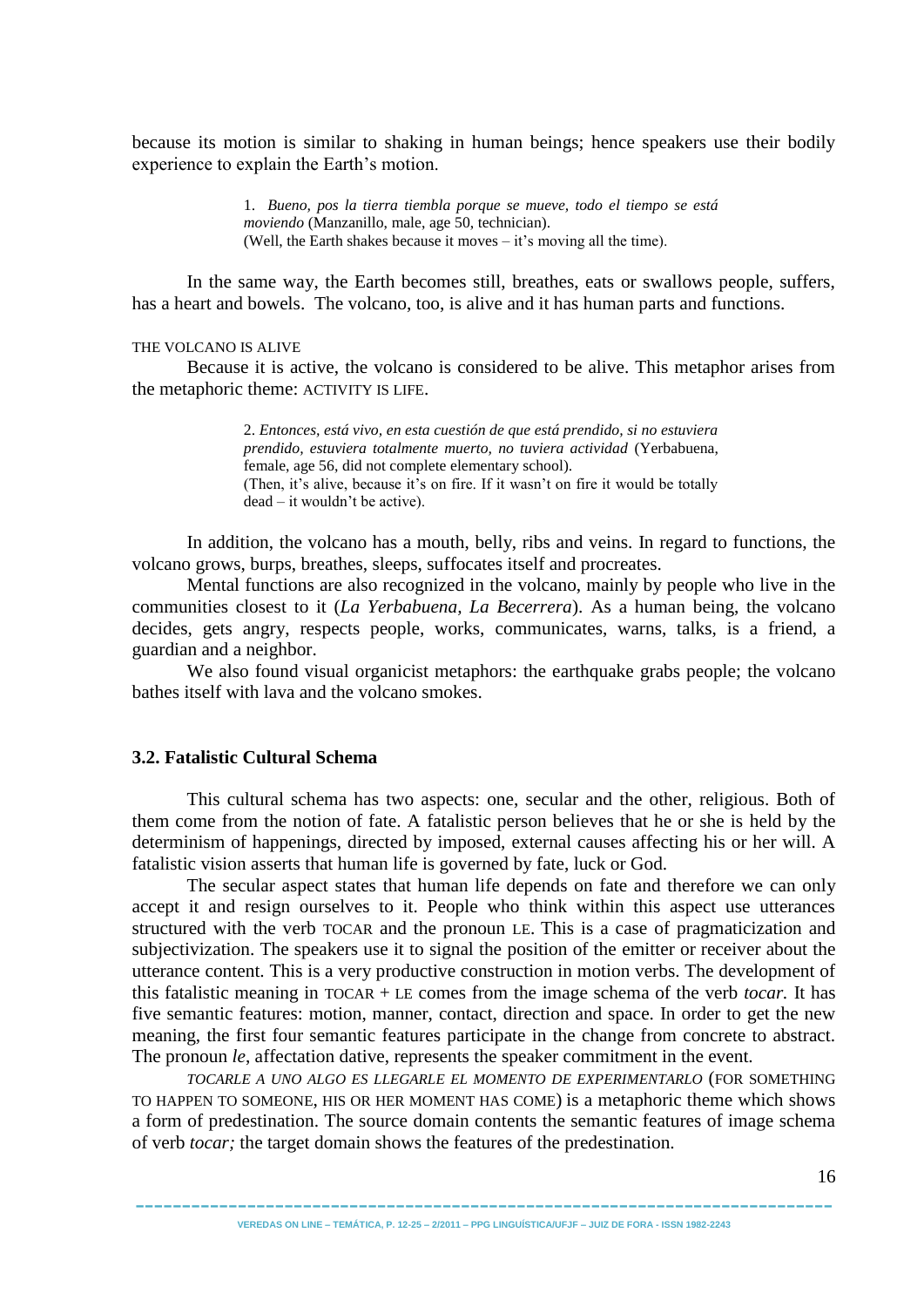| Source domain                              | Target domain                                   |
|--------------------------------------------|-------------------------------------------------|
| Motion $-$ From the one who touches to the | Fate content moves from fate to the             |
| touched.                                   | predestined person.                             |
| Contact – There is a contact between the   | A connection is established between fate and    |
| one who touches and the touched.           | the predestined person.                         |
| Manner – The contact is gentle.            | The connection is subtle.                       |
| Direction $-$ The motion goes from the one | The motion goes from fate to the person's life. |
| who touches to the touched                 |                                                 |

Diagram No. 1. Mapping of *TOCARLE A UNO ALGO ES LLEGARLE EL MOMENTO DE EXPERIMENTARLO.*

The following metaphors come out of this metaphoric theme:

3.a *Me tocó vivir el del 41 allá en mi pueblo y pues fue tremendo* (Colima male, age 69, elementary school). (It was my luck to be in the one (the earthquake) of '41 there in my town, and well, it was terrible).

3.b *Si ya nos toca morir, pos vamos a morir* (Tecomán, male, age 70, elementary school). (If it's our turn now to die, then we're going to die).

In the scope of spatial metaphors, considering that TIME IS SPACE, as many daily metaphors show, metaphors about death with a fatalistic content appear: *MORIR ES LLEGAR A UN PUNTO EN EL ESPACIO* (TO DIE IS TO ARRIVE AT A POINT IN SPACE).

| Source domain                            | Target domain            |
|------------------------------------------|--------------------------|
| Displacement in space                    | Development of life      |
| Different points along the trajectory of | Different stages in life |
| displacement                             |                          |
| Arrive at a certain point in space       | Death                    |

Diagram No. 2. Mapping of *MORIR ES LLEGAR A UN PUNTO EN EL ESPACIO*.

The following metaphors come out of this metaphoric theme:

4.a *Pos miedo a que hasta ahí lleguemos* (Yerbabuena, female, age 37, elementary school).

(Well, being afraid that that's as far as we'll get). In this metaphor, the deictic *ahí* (there, in this case that) signals a point in space that represents the day in which death will happen; speakers use *aquí* (here) with the same idea.

4.b *Ya está contado el día que va a llegar uno* (Ixtlahuacán, male, age 63, elementary school).

(The day one is going to die is already known).

4.c *Están ahí por su voluntad, entonces es ya lo que toca, ya lo que toca, no puede uno pasar de la raya* (Coquimatlán, male, age 44, elementary school).

(They are there because they want to be, so that's the way it is and when that's the way it is, no one can do anything about it).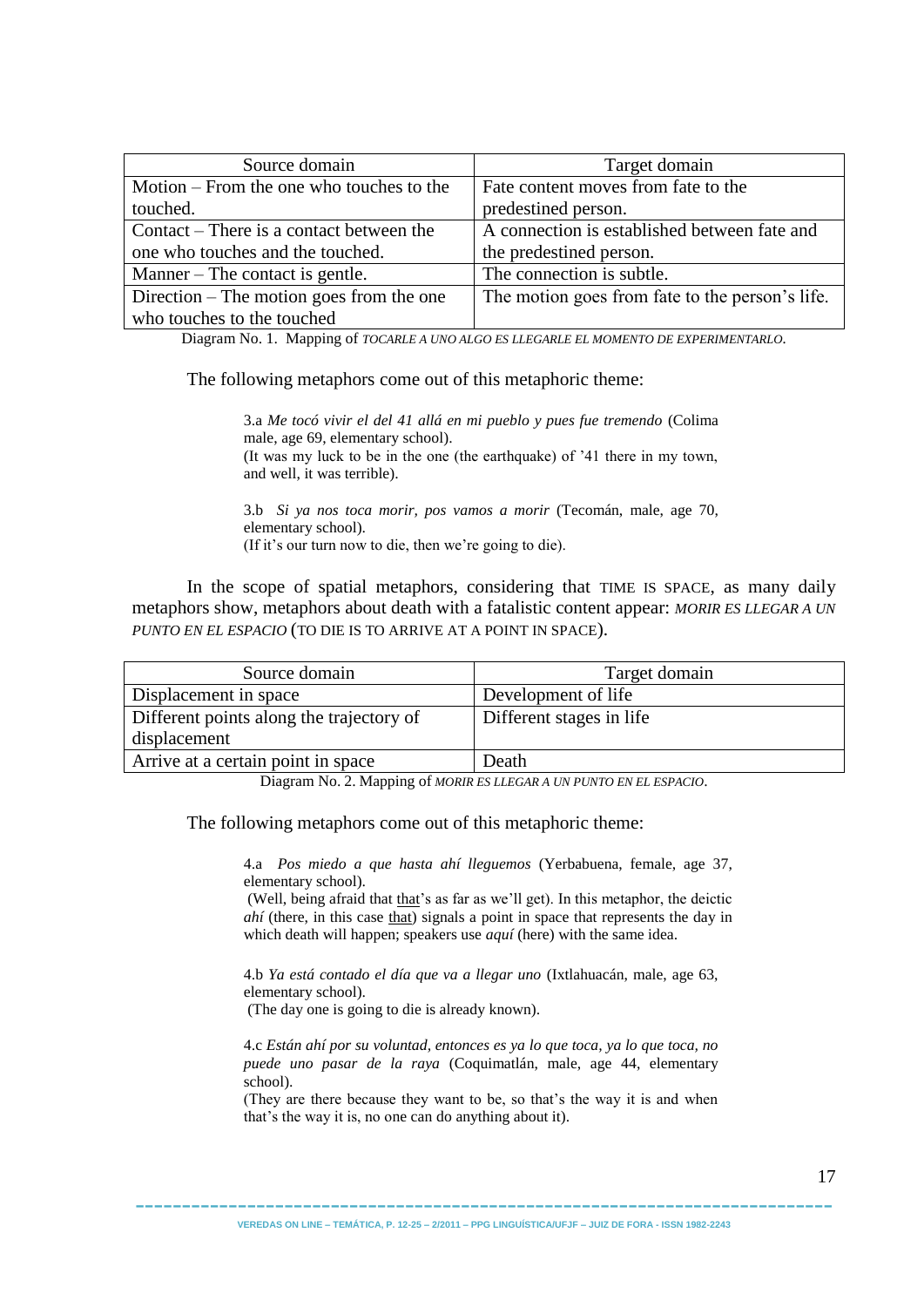The religious aspect of fatalistic cultural schema has the following features: People in Colima are deeply religious. Catholicism is dominant in 93% of the population (INEGI, 2005) and there is a notable popular religiosity. This fatalistic schema aspect states that nature and human life depend on God and nobody can escape from his justice. God controls nature, his power is manifested through it, in earthquakes and volcanic eruptions. These events are the result of inadequate human behavior, and so God punishes with earthquakes. This punishment generated by sin makes people ask for forgiveness, mercy and protection during an intense earthquake. Users of this schema show two ideas of God: one presents a terrible God, angry and punitive, who appears during the most intense earthquakes and during some very difficult events in their lives. The other is a humanized God, one who is present in their daily lives.

The metaphoric group, DIOS ES UN SER HUMANO (God is a human being), comes out of this way of thinking. This is a personification of God, which is manifested in utterances such as: God says, wants, knows, decides, permits, gives, wills, controls, protects, gives life and takes it away. The mapping is constructed by the features of human being in source domain and the features of God in target domain.

> 5.a *… ya nos íbamos a morir, pero no, quiso Dios que no.* (Colima, female, age 84, elementary school). (We were going to die, but no, God did not want us to).

> 5.b *Para mí, si Dios dice hasta aquí, hasta aquí<sup>1</sup> está bien* (Cuauhtémoc, male, age 58, elementary school). (For me, if God says this is as far as I go, then that's fine, this is as far as I go).

### **3.3. Naturalistic Cultural Schema**

1

This cultural schema is the most extended in the State of Colima and it shows the people's ability to adapt to the environment. This schema manifests basic trust (GIDDENS, 1996) and an ability to live in harmony with nature and their environment. The persons who use this schema feel that they get used to the earthquakes and volcanic eruptions, and that these phenomena are natural. They do not scream or cry when there is an intense earthquake; they take these events as natural manifestations of the Earth.

Inside this schema, there are two aspects: a positive and a negative. The first shows there is a certain ease in adapting to environment; the second conveys the idea that nature is bad and that it damages human beings; thus nature is punisher and evil-intentioned. This view is very commonly used by the media when there are disasters and sometimes it serves to hide the fact that work has not been carried out properly by the authorities. These considerations about nature have also generated misunderstandings about "natural disasters" because all disasters are produced by human beings. Many disasters are socially constructed because the vulnerability of communities is the responsibility of their inhabitants and politicians. The mixture of natural threat and vulnerability results in risk, and when risk is not attended to it evolves into disaster.

The metaphors in this schema are organized into four groups: attenuated metaphors, orientational metaphors, personification of nature and an adaptation metaphor.

<sup>&</sup>lt;sup>1</sup> *Hasta aquí* (up to here) also means to die in the context of this utterance. It is a spatial metaphor which is explained in the section of secular fatalism.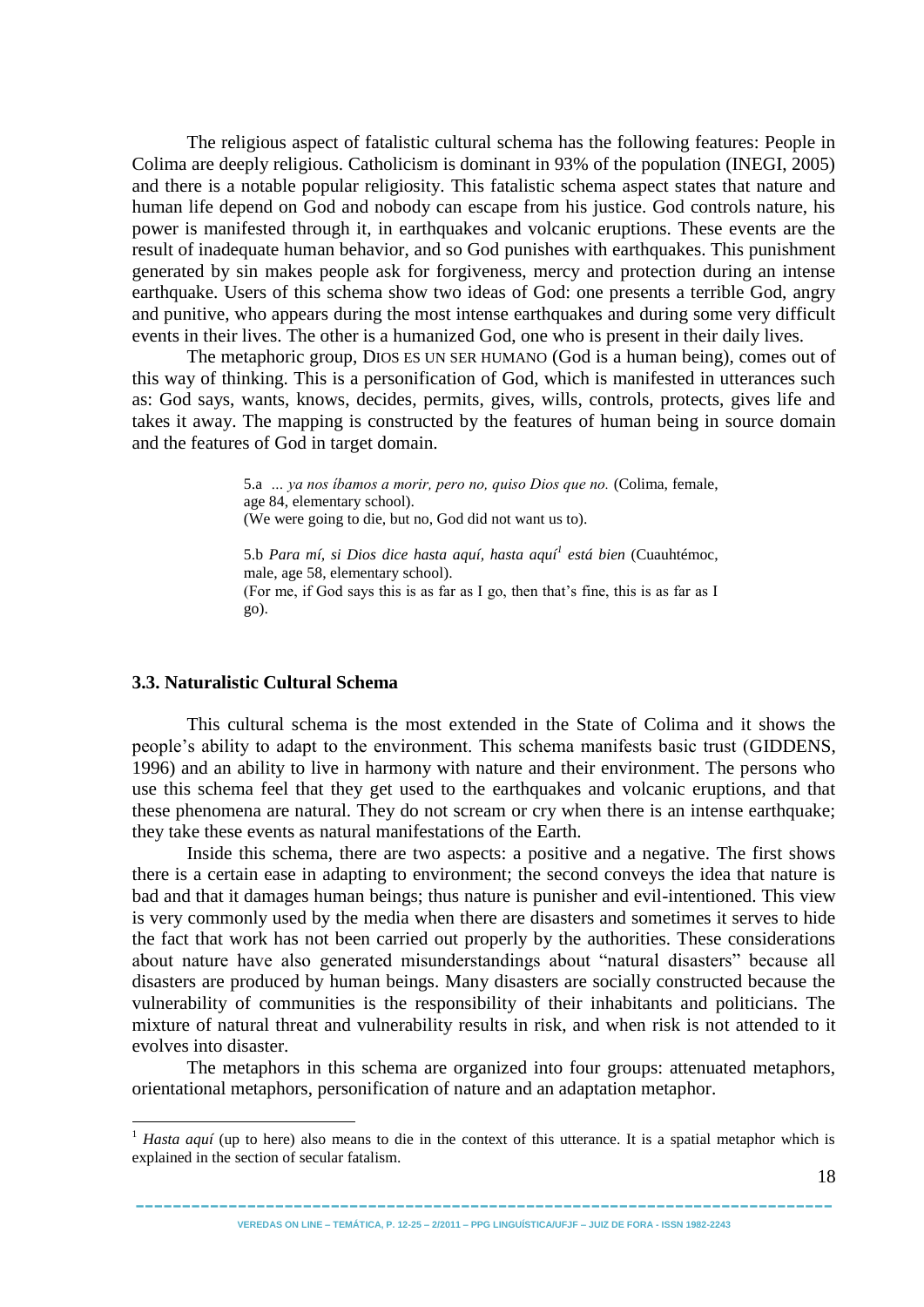### Attenuated metaphors

There are many metaphors that speak about the volcano and the earthquake as if they had agentivity and volitive control, although they are natural unanimated phenomena. I call these types of metaphors *attenuated* because they seem to be personifications but they are not. Speakers give them agentivity, but not like human beings. They only invest the natural phenomena with self-energy.

### THE VOLCANO IS ALMOST A HUMAN BEING

6.a *El volcán nos puede sacar de aquí* (La Hierbabuena, male, age 60, illiterate). (The volcano can force us out of here).

6.b *Nos sentimos orgullosos de nuestros volcanes aunque nos estén matando de angustia* (Colima, male, age 67, secondary school). (We are proud of our volcanoes even though they are killing us with terror).

#### EARTHQUAKES ARE ALMOST HUMAN BEINGS

7.a *Ese temblor les tumbó las torres a los templos de Colima* (Ixtlahuacán, male, age 78, teacher). (That earthquake knocked down the towers of Colima´s temples).

7.b *Lo mató el temblor* (Colima, male, age 57, secondary school). (The earthquake killed him).

#### Orientational metaphors

#### *ARRIBA ES BUENO* (UP IS GOOD)

8.a *Colima está de pie y trabajando.* (Slogan of the State government in the reconstruction process after the earthquake of January 21, 2003). (Colima is on its feet and working*).*

### *ABAJO ES MALO* (DOWN IS BAD)

8.b *Colima estaba en el suelo.* (Colima, male, age 54, secondary school). (Colima was collapsed).

#### An adaptation metaphor

*Hacerse el ánimo*. This metaphor talks about the necessity to mold state of mind in a specific way to accept the risk in which people have to live and to accept the possibility of dying in a geological event. The metaphoric weight is centered in the verb *hacerse* which implies the psychological action on oneself to attain a change of attitude. This metaphor is derived from the metaphoric theme: STATES OF MIND ARE FABRICATED, and STATES OF MIND ARE OBJECTS.

> 9.a *Ya hacernos el ánimo de que estamos en un lugar sísmico y qué le vamos hacer* (Tecomán, female, age 58, did not complete elementary school).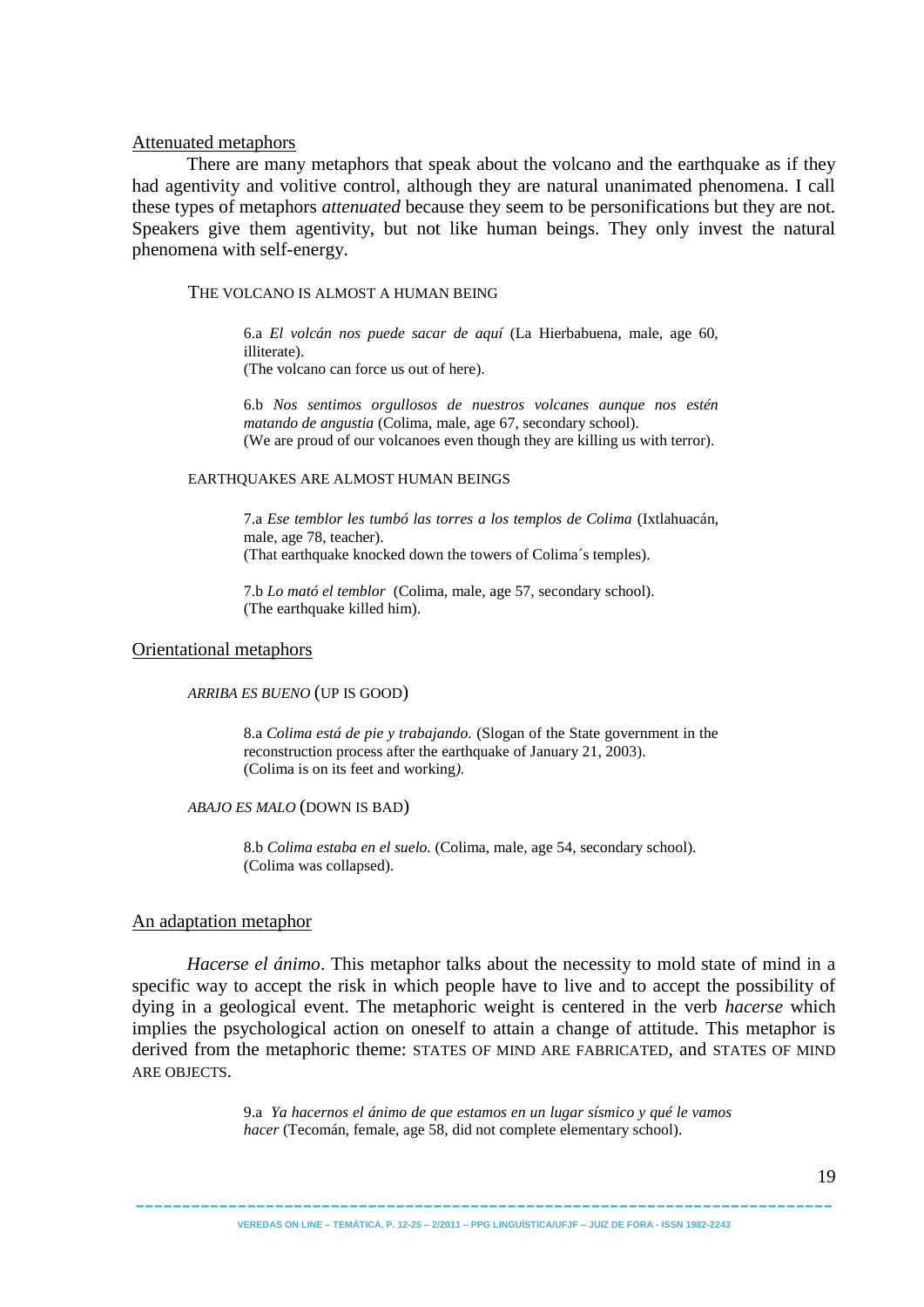(We have to accept the fact that we are in a seismic zone and we can't do anything about that).

There are visual metaphors in this schema such as: *río de lava* (river of lava), *río de lumbre* (river of fire), *castillo de fuegos artificiales* (castle of fireworks); about the effects of earthquakes: *las calles se ven como olas o culebras* (the streets look like waves or snakes), *gelatina* (a jelly), *licuadora* (a blender), and *columpio* (a swing).

### **3.4. Terminologistic Cultural Schema**

This cultural schema reflects the degree of knowledge the people of Colima have about geological phenomena. Speakers use it mainly for speaking about the causes of these kinds of events. However, they do not talk about geological risk with scientific accuracy, applying concepts erroneously and mispronouncing terminology.

The content of this schema is that the volcano is an escape outlet for energy, heat, fire and gases from the Earth's core. The volcano has to release pressure, gases, lava, smoke, ashes and stones, as it finds necessary; if the inside of the volcano is blocked, it can explode. As long as the volcano is expelling fumaroles, there is no danger; it would be dangerous if it were blocked. The volcano is connected to other volcanoes. And earthquakes are caused by the Earth, plate motion or adjustment or by the volcano itself. In Colima there are earthquakes because it is a seismic zone.

The semantic weight of this schema is not metaphorical; the meaning of its contents is mainly literal, hence there are few metaphors: THE VOLCANO IS AN EXPLOSIVE ARTIFACT.

| Source domain             | Target domain                               |
|---------------------------|---------------------------------------------|
| Explosive artifact        | Volcano                                     |
| It contains gases         | It contains gases                           |
| It can explode            | It can explode                              |
| It has an escape outlet   | It has a crater                             |
| It is dangerous           | It is dangerous                             |
| It can cause great damage | It can cause great damage to the population |

Diagram No.3. Mapping of THE VOLCANO IS AN EXPLOSIVE ARTIFACT.

10. *Sí está como que estamos con una bomba de tiempo ahí, nomás que no le vemos el reloj, no sabemos a qué horas va a explotar* (Colima, female, age 64, technician).

(Yes, it's as if we had a time bomb there, only we do not see the clock, we do not know when it is going to explode).

There are some visual metaphors in this schema: *cascarón de huevo* (the Earth's crust is an eggshell), *chimenea* (the volcano is a chimney) and *las raíces de los volcanes* (the roots of the volcanoes).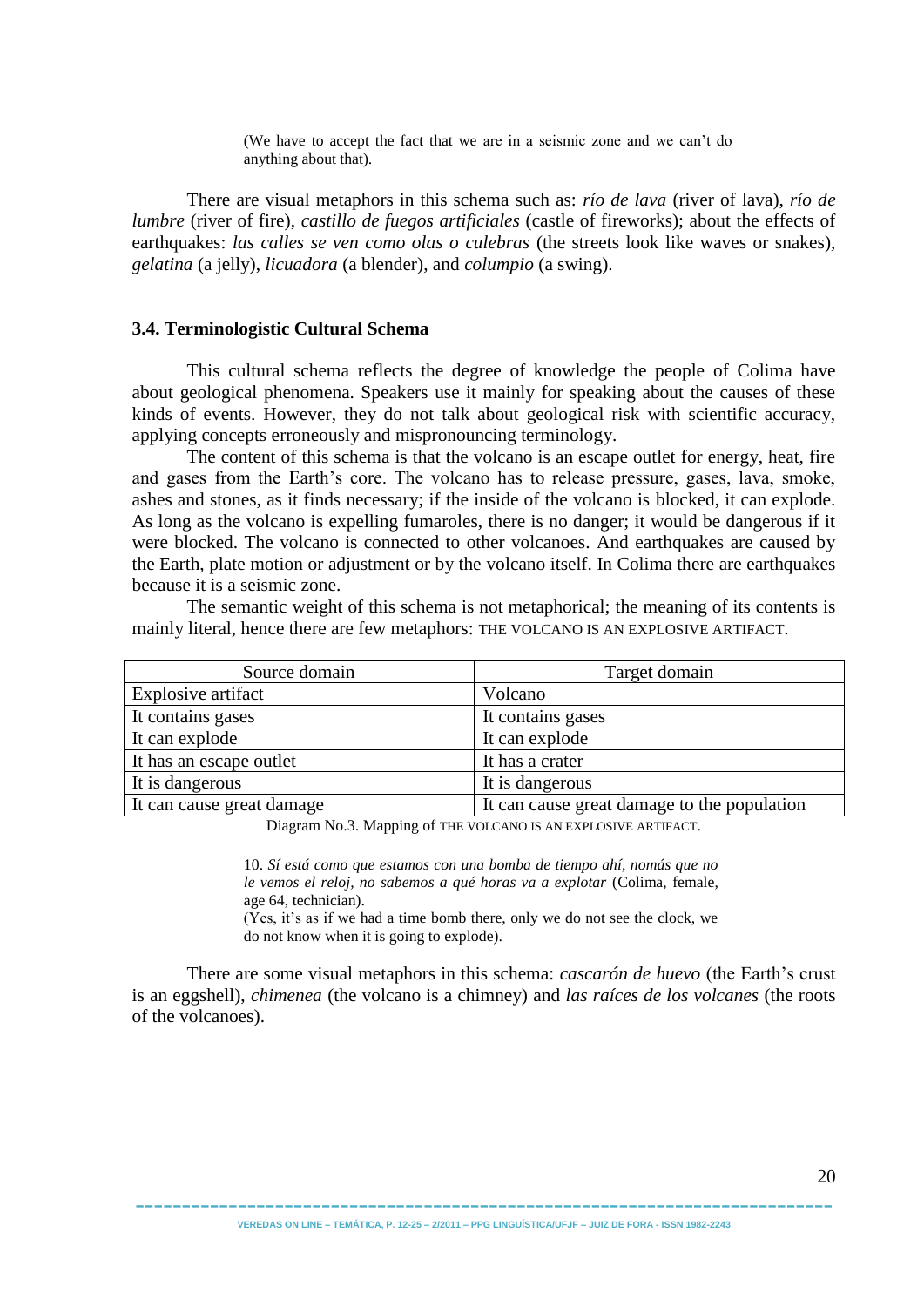### **Conclusion**

The findings of this research are organized into three sections: a) a characterization of the metaphor of geological risk; b) the way in which metaphors in each cultural schema serve for understanding the volcanic and tectonic activities and c) the way in which each cultural schema with its metaphors is useful for being able to tolerate life in a place where there is a high geological risk.

a) The metaphor of geological risk.

According to my findings, the metaphor of geological risk is the result of a cognitive, imaginative and experiential process immersed in culture, in which creativity and a pervasive intention are implicated, taking form in a word or a sequence of words.

This metaphor constitutes a cognitive process because it requires the mapping of a cognitive domain (source domain) onto another cognitive domain (target domain); generally, though not necessarily, the first is concrete and the second, abstract. The relation among these domains is usually unidirectional; in a few cases reversibility is present between both domains. There is a relation of similarity or analogy between them that is called ground (Goatly, 2007). The habitual directionality of mapping (concrete to abstract) is related to the issue of function of the metaphor in helping to understand abstraction.

This is an imaginative process because the role of imagery or imaginative ability on the part of the speaker is fundamental for its generation. Through it, the person builds a representation of the part of the world that he or she is metaphorizing.

This process also is experiential because individual or community-shared experiences that the speaker has had, participate in its consecution. These experiences are loaded with perceptions, emotions and knowledge that are culturally invested and related to the words that have been metaphorized. This experiential load necessarily relates metaphor with culture in a profound manner. As a person's life develops, he or she is going to learn multiple ways of getting in touch with reality, of perceiving it and of feeling about it from his or her culture. "Important parts of metaphoric thought and language are as much part of the cultural world as they are internalized mental entities in our heads" (GIBBS, 1999, p.146).

In addition, metaphor implicates creativity because whenever a new or conventional metaphor is used, there is freshness and novelty in its expression, characteristic of figurative symbolic language, that offers a different way of considerating the metaphorized topic, even though the relation base between the metaphorizer and the metaphorized terms in conventional metaphors is the same.

This type of metaphor also has a pervasive intention because when using it, the speaker has the purpose of convincing the listener that the content of her or his experience related to the volcano or the earthquakes was real. The speaker apparently presents an urgent need to make listeners understand what his or her experience was like: if it was appealing, like the vista of an active volcanic landscape or if it was undesirable, like high intensity earthquakes. In order to fulfill this pervasive intention, speakers use many visual images, which they verbalize. These visual images favor listener understanding because they generate imaginative processes within her or him, according to what is heard. This feature of metaphor in geological risk is directly related to pragmatic issues.

Each process takes form in a word or sequence of words called metaphor. The formula to expresses the relation between source and target domains and functions such as the metaphoric base is represented as X is Y and has been named *metaphoric theme* by Goatly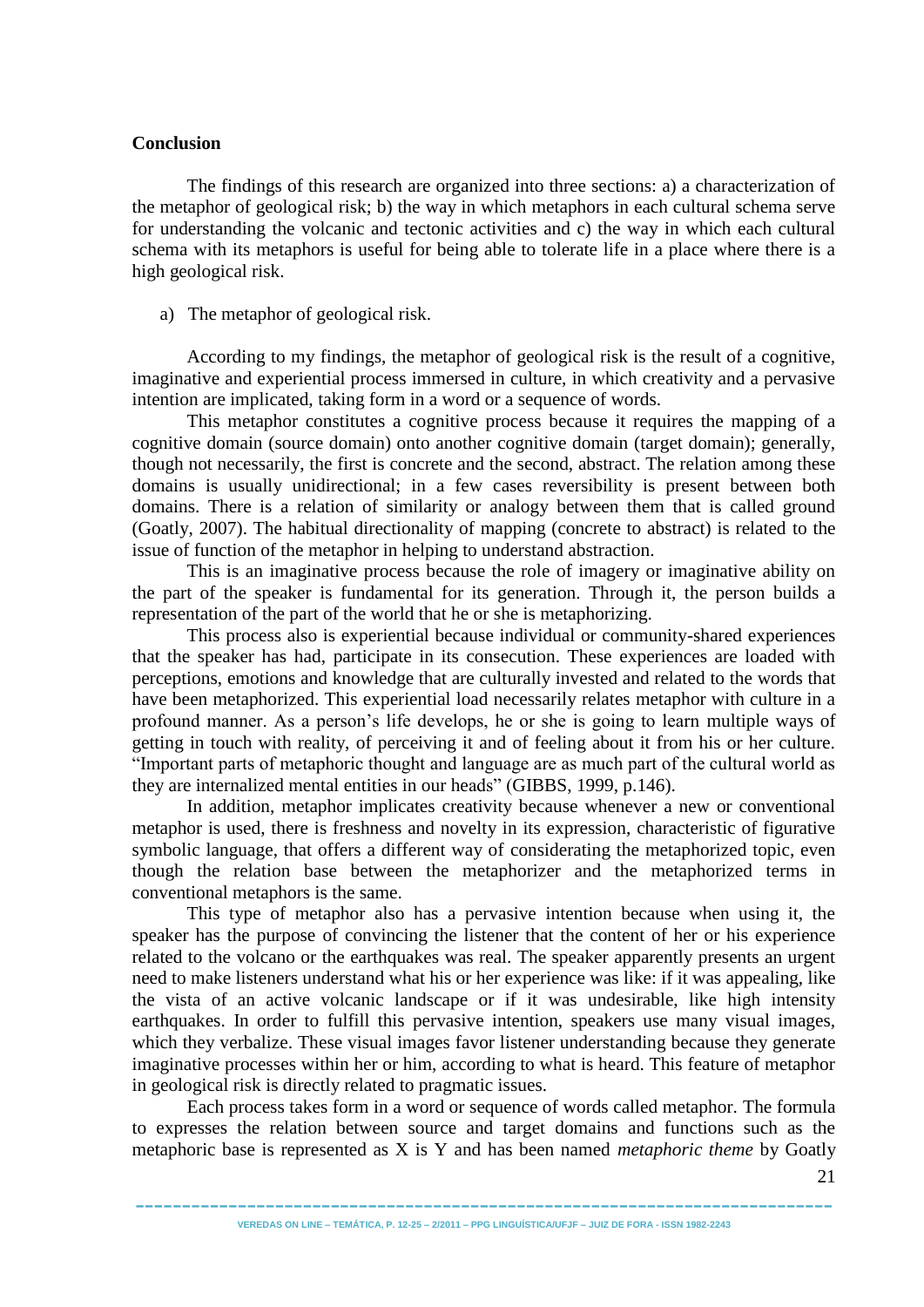(2007). The metaphorical groups throughout this paper are headed by one of these metaphoric themes because the metaphors are licensed and organized by them.

I also found visual metaphors, which are projections of image schema of one image onto another image (CUENCA & HILFERTY, 1999, pp. 104-105). These metaphors are based on a visual image, which represents geological issues.

b) How metaphors help geological risk to be understood.

Earlier in this document, I explained that many people in Colima have a superficial understanding of volcanic and tectonic plate activity. Hence, in the case of the volcano, they see the volcano and its fumaroles, lava, ashes, stones, but they do not understand the volcano's essence or the inner workings of the planet from a geological perspective. Likewise, there is no geological understanding of what tectonic plates are and why they need to move.

All of this explains the function of metaphors in the discourse of geological risk. The complexity contained in volcanic and tectonic activities impels the speaker to find some way to understand these topics and she or he uses metaphors because complex contents can be turned into concrete issues through their use.

Some of the cultural schemas with their metaphors are more helpful than others in understanding volcanic and tectonic activity. According to my findings, the most helpful are the organicist, naturalistic and the terminologistic schemas. In the first two, there is a strong personification, which makes me think that the speakers use their own bodies as the basis for understanding these issues. Therefore, the first offers a very simple explanation of the parts and function of the volcano and the Earth. In the second, the explanation is very close to being organicist, because this schema uses attenuated metaphors and the personification of nature, which are extensions of the organicist view - perhaps weaker, especially in the case of attenuated metaphors. In the third, there is a more objective explanation of these phenomena because a large part of the schema is very literal, but its metaphors help to understand very clearly how the Earth and the volcano function through their comparison with daily life settings.

c) How metaphors help in being able to tolerate geological risk.

In the case of the function of metaphors to help deal with volcanic eruptions and earthquakes, all of the schemas are useful because each one in its own way offers this possibility. Organicist schema works creating identification with the enemy, and informants see the volcano and Earth as their equals through experientialist vision.

Fatalistic schema works building victimization in the face of fate or God (in its angry and terrible manifestation) and identification (in its anthropomorphist manifestation). So people in Colima victimize themselves and they wait for any happening with the conviction of being impotent before fate or God. In some cases, the humanization of God in this schema creates an impression of control because a humanized God is a more controllable God.

Naturalistic schema works creating an adaptive behavior to the environment, which includes volcanic eruptions and earthquakes. People who use this schema consider life to be benevolent in itself. From this idea and from the basic trust instilled in them by their parents, they live quietly and have the ability to enjoy nature. They are in harmony with natural events. This schema constructs a protective armor in the face of geological events and the people whose thought is influenced by this schema consider both high magnitude earthquakes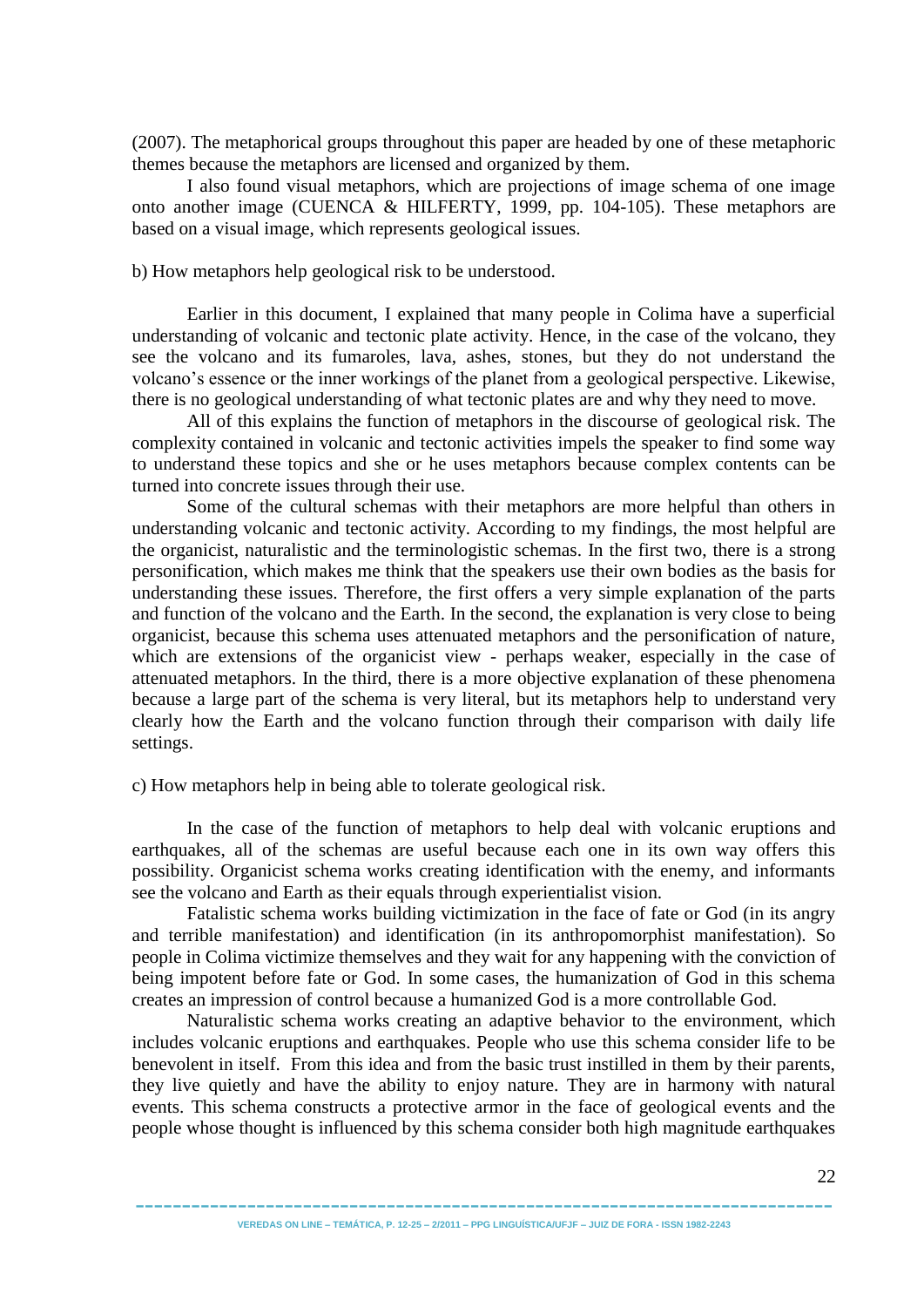and intense volcanic eruptions to be very sporadic. They are accustomed to geological risk because they live in the seismic zone that possesses the most active volcano in Mexico.

Terminologistic schema works generating knowledge about geological phenomena, but this knowledge is unfinished, limited and it contains mistakes or misunderstandings. Nevertheless, this schema creates the closest approach to objective geological knowledge. Informants who use this schema are looking for accurate knowledge about geological phenomena but they are in a primitive stage with no formal structure because there is still a large degree of community misinformation concerning these topics in Colima. Thus, people who use this schema have weak geological knowledge and they resist committing to prevention because formal knowledge implies involvement in risk management tasks. Since they do not know exactly what occurs, they do not feel they have any responsibility in regard to these issues.

From the previous exposition, a common feature underlying all four schemas can be found: subjective immunity (DOUGLAS, 1996). This disposition, as I said before, helps people to minimize daily risks and ignore sporadic risks. The features of attitude and behavior in each schema show the different ways used by people in Colima to tolerate geological risk. I arrived at this conclusion principally from the analysis of metaphors, although I also used other linguistic units such as keywords and reasoning to reconstruct cultural schemas.

The state of Colima is a territory whose entire society is dominated by subjective immunity - from the authorities down to the children. This is an acceptable way to cope with anguish. Therefore, the people of Colima enjoy the weather, the landscape, the impressive view of the Volcano of Fire and the generosity of the soil, forgetting about the geological risk that is their daily companion.

The result of my research expressed in this paper suggests that the prominent function of metaphors in understanding and tolerating geological risk is manifested in the way they help to explain and to hide the threatening natural conditions of the physical environment in which the people of Colima live.

RESUMO**:** A intenção deste artigo é mostrar como as pessoas usam metáforas para compreender e tolerar o risco geológico no Estado de Colima, México, que tem um vulcão ativo e está localizado na zona mais sísmica do país. Esta pesquisa foi realizada a partir da perspectiva da Lingüística Cultural com a metodologia de esquemas culturais. A compreensão dessa condicão natural é baseada em quatro esquemas culturais, cujo núcleo é composto por metáforas. Essas metáforas contribuem para esconder a realidade geológica em que as pessoas vivem, proporcionando-lhes uma imunidade subjetiva.

Palavras-chave: metáfora; esquema cultural; risco geológico; imunidade subjetiva; Colima.

### **References**

CUENCA, M.J. & HILFERTY, J. *Introducción a la lingüística cognitiva.* Barcelona: Ariel. 1999.

D'ANDRADE, R.G. Schemas and motivation in D'ANDRADE, R.G. and STRAUSS, C. Eds. *Human motives and cultural models.* USA: Cambridge University Press. 1997. pp. 23-44.

DÖERING, M. The politics of Nature: Constructing the German Reunification during the Great Odra Flood 1997 in RIYAN, J.G., VAN DEN BORN *et al* Eds. *Visions of Nature. A scientific exploration of people´s implicit philosophies regarding nature in Germany, the*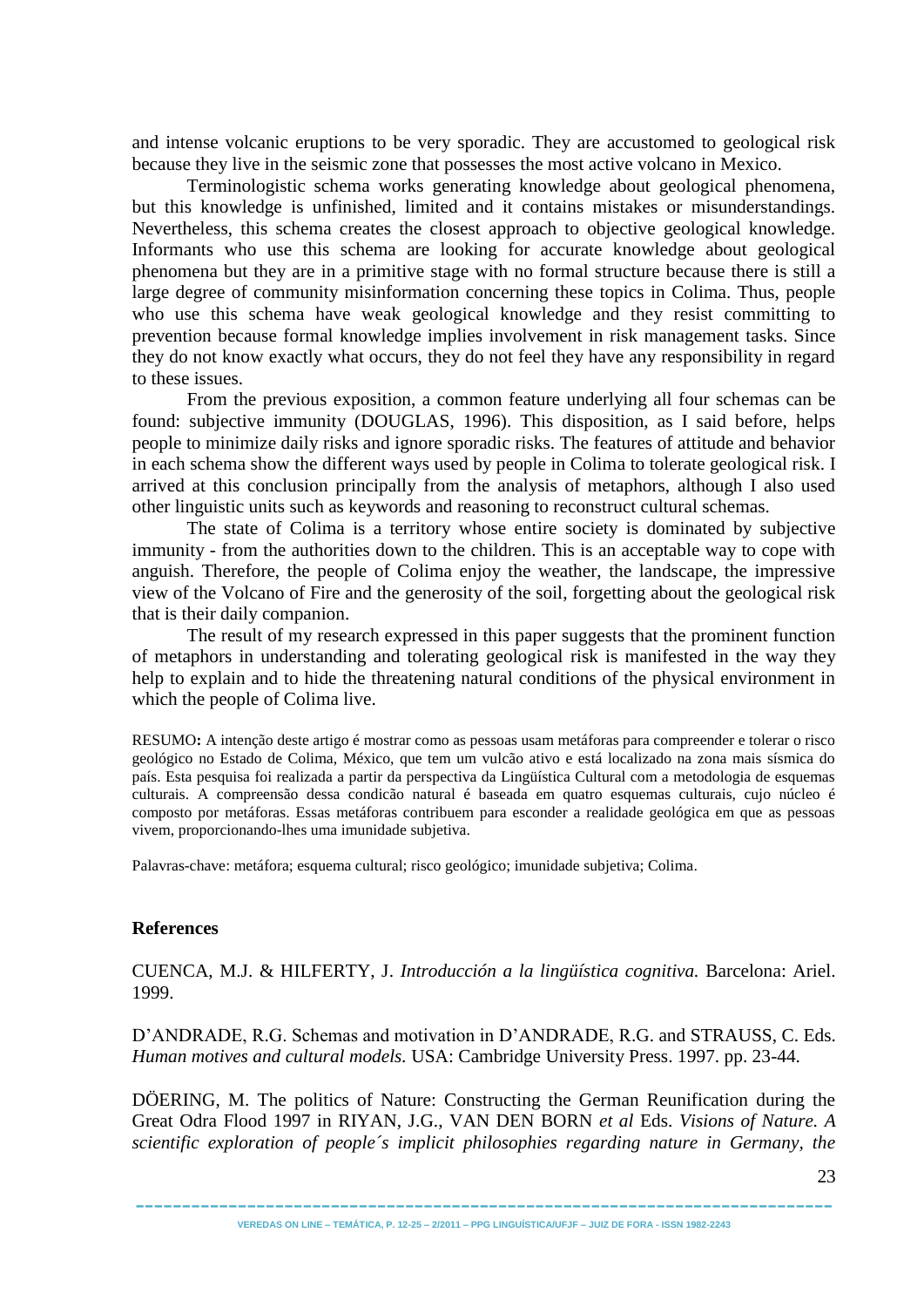*Netherlands and the United Kingdom.* Berlin – Hamburg – Münster: LIT Verlag. Chapter 8. 2006. pp. 155-172.

DOUGLAS, M. *La aceptabilidad del riesgo según las ciencias sociales.* Barcelona: Paidós. 1996.

EVANS, V. & GREEN, M. *Cognitive Linguistics. An Introduction.* Great Britain: Routledge. 2006.

GIBBS, R.W. Jr. Taking metaphor out of our heads and putting it into the cultural world en GIBBS, R.W. Jr. & STEEN, G.J., *Metaphor in Cognitive Linguistics.*  Amsterdam/Philadelphia: John Benjamins Publishing Company. 1999. pp.145-166.

GIBBS, R.W. Jr. Bodily Action and Metaphorical Meaning in Cognitive Approaches to Figurative Language a special issue of *Style* 36:3. 2002.

GIDDENS, A. La modernidad "desmembrada" y ambivalencia en Beriain, J. Comp. *Las consecuencias perversas de la modernidad.* Barcelona (España): Editorial Anthropos. 1996. pp. 33-71.

GOATLY, A. *Washing the Brain. Metaphor and Hidden Ideology.* Ámsterdam/Philadelphia: John Benjamins Publishing Company. 2007.

GONZALEZ, G. del C. *Viviendo en tierra inquieta. Metáforas e inmunidad subjetiva. Esquemas culturales en la percepción del riesgo geológico en el estado de Colima, México.* PhD Dissertation. Social Sciences. El Colegio de Michoacán, A.C. Zamora, Mich. México. Unpublished. 2008.

HOLLAND, D. & QUINN, N. Eds. *Cultural models in language and thought.* USA: Cambridge University Press. 1987.

INEGI. II Conteo de población y vivienda 2005. Tabulados básicos. Tomo I y II.

JOHNSON, M. *The Body in the Mind. The Bodily Basis of Meaning, Reason and Imagination.* Chicago: Chicago University Press. 1987.

LAKOFF, G. *Women, Fire and Dangerous Things. What Categories Reveal about the Mind*. Chicago and London: Chicago University Press. 1987.

LAKOFF, G. & JOHNSON, M. *Metaphors We Live by*. Chicago and London: Chicago: University Press. 1980.

LANGACKER, R. W. *Foundations of Cognitive Grammar, Vol.I Theoretical Prerequisites.*  Stanford, California: Stanford University Press. 1987.

NERLICH, B. Tracking the fate of the metaphor *silent spring* in British environmental discourse: Towards an evolutionary ecology of metaphor. Online Journal Metaphorik.de